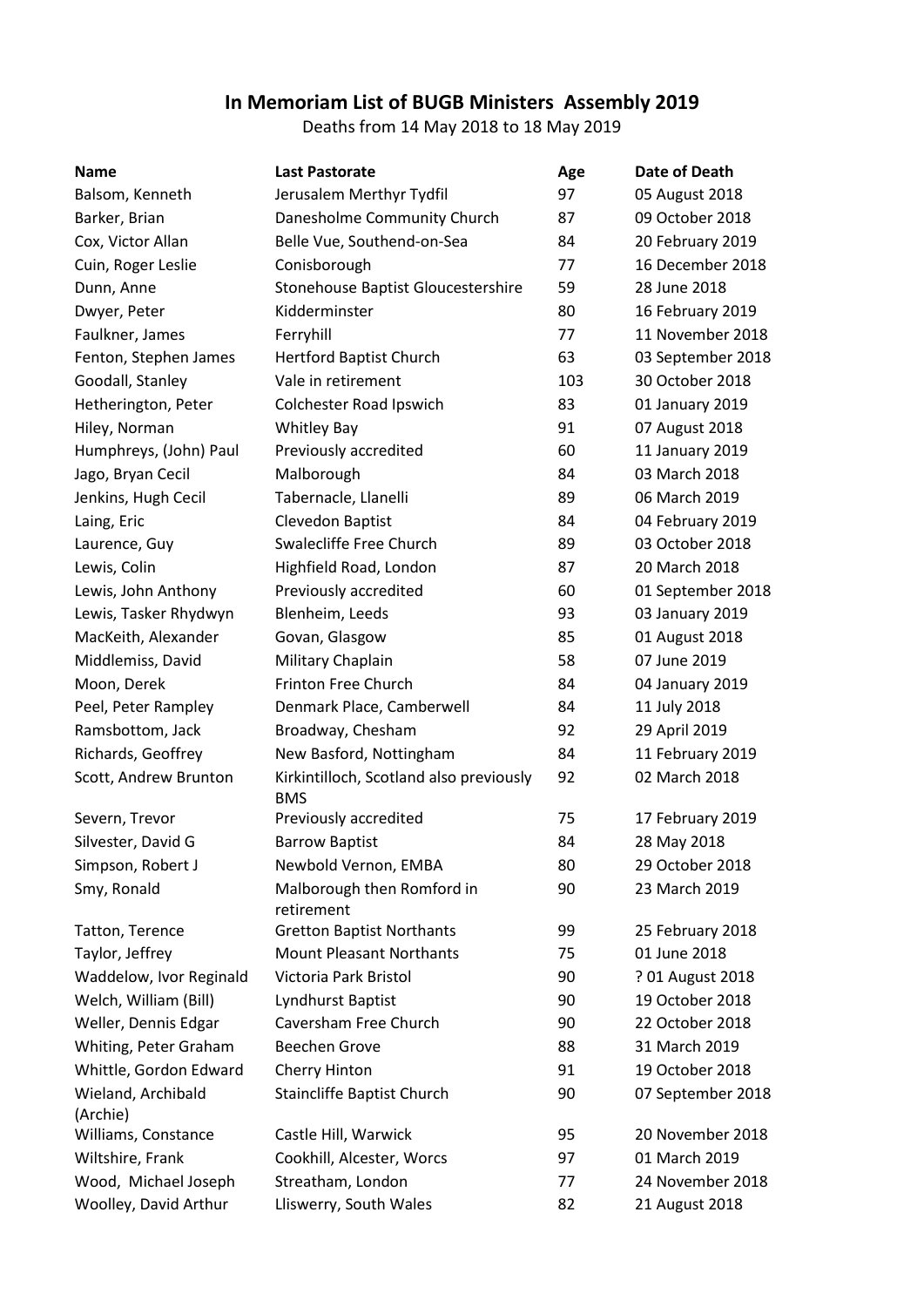## **Late notifications:**

| Davies, Alan           | Wymondham, Suffolk                 | 84 | 06 May 2018          |
|------------------------|------------------------------------|----|----------------------|
| Dafydd Henri Edwards   | Alnon Baptist Chapel (BUW)         | 82 | 19 June 2018         |
| Duerden, Terence       | New Lane, Oswaldthistle            | 68 | 03 May 2018          |
| Furmage, John          | <b>BMS World Mission</b>           | 76 | 01 November 2017     |
| Greenwood, Jesse       | Hill Cliffe                        | 88 | 01 January 2018 est. |
| McGreehin, James (Jim) | Alva Scotland (BUS)                | 66 | 08 December 2016     |
| Savage, Philip         | Upper Chalke Valley Salisbury area | 95 | 01 August 2016       |
| Williams, David Carl   | Hermon (BUW)                       | 79 | 08 December 2017     |
| Wright, A W            | Nationally recognised pastor       | ?  | 09 June 2017         |